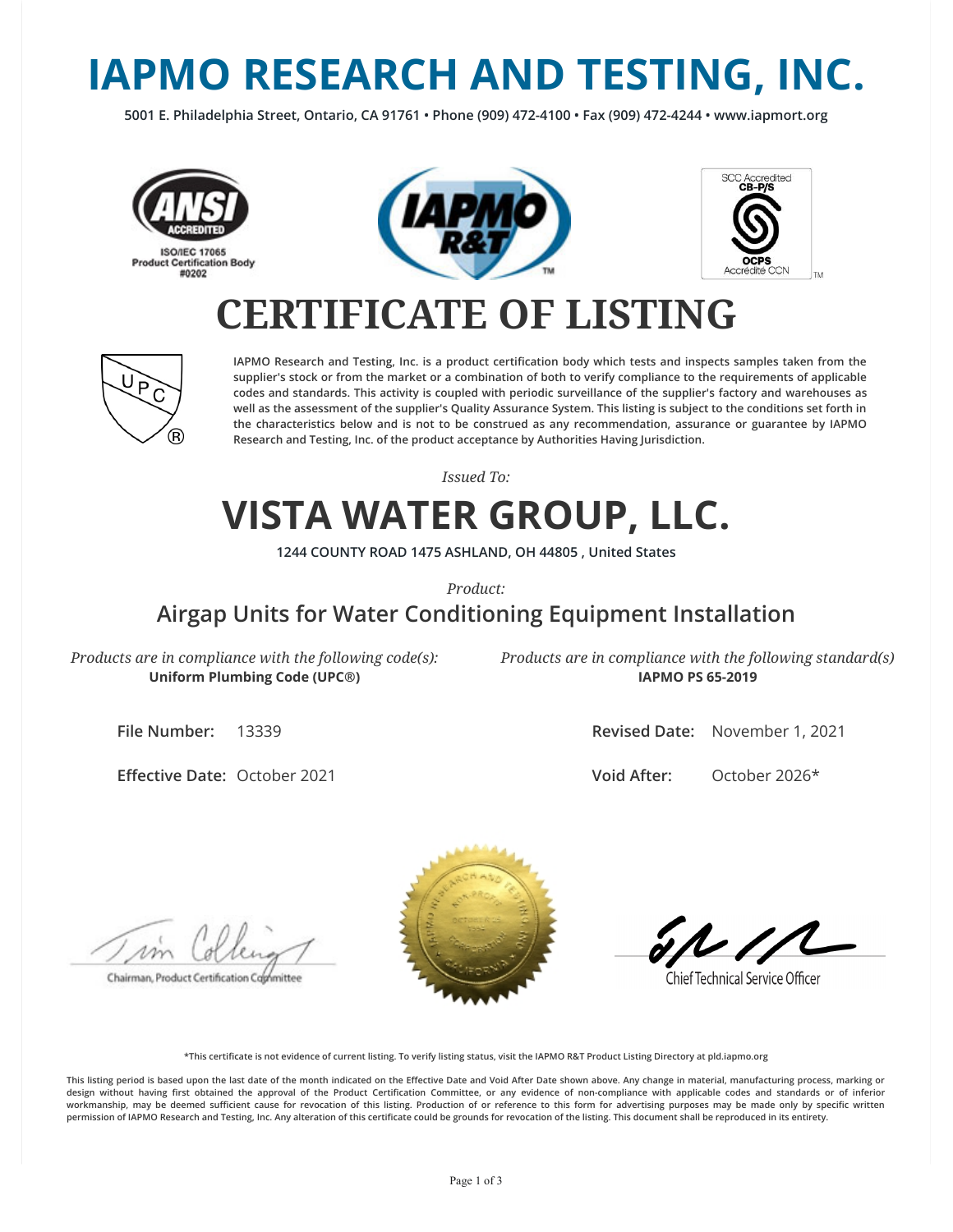## **IAPMO RESEARCH AND TESTING, INC. CERTIFICATE OF LISTING**



**Issued To: VISTA WATER GROUP, LLC. Effective Date:** October 2021

**Product:** Airgap Units for Water Conditioning Equipment Installation

**File Number:** 13339 **Revised Date:** November 1, 2021 **Void After:** October 2026

This certificate is not evidence of current listing.To verify listing status, visit the IAPMO R&T Product Listing Directory at pld.iapmo.org

#### **Identification:**

Manufacturer's name or trademark, model number, critical level marking, and the UPC® certification mark shall be marked permanently on each unit.

#### **Characteristics:**

Airgap fittings to permit the discharge of water treatment backwash, blowdown, condensate or other places where the discharge of waste may require a listed airgap. They may be mounted on a kitchen countertop, a clotheswasher standpipe, inside a washing machine outlet box, or on the cabinet or adjacent wall of an (RO) water cooler or vending machine. To be installed in accordance with the manufacturer's instructions and the provisions of the latest edition of the Uniform Plumbing Code.

Products listed on this certificate have been tested by an IAPMO R&T recognized laboratory. This recognition has been granted based upon the laboratory's compliance to the applicable requirements of ISO/IEC 17025.